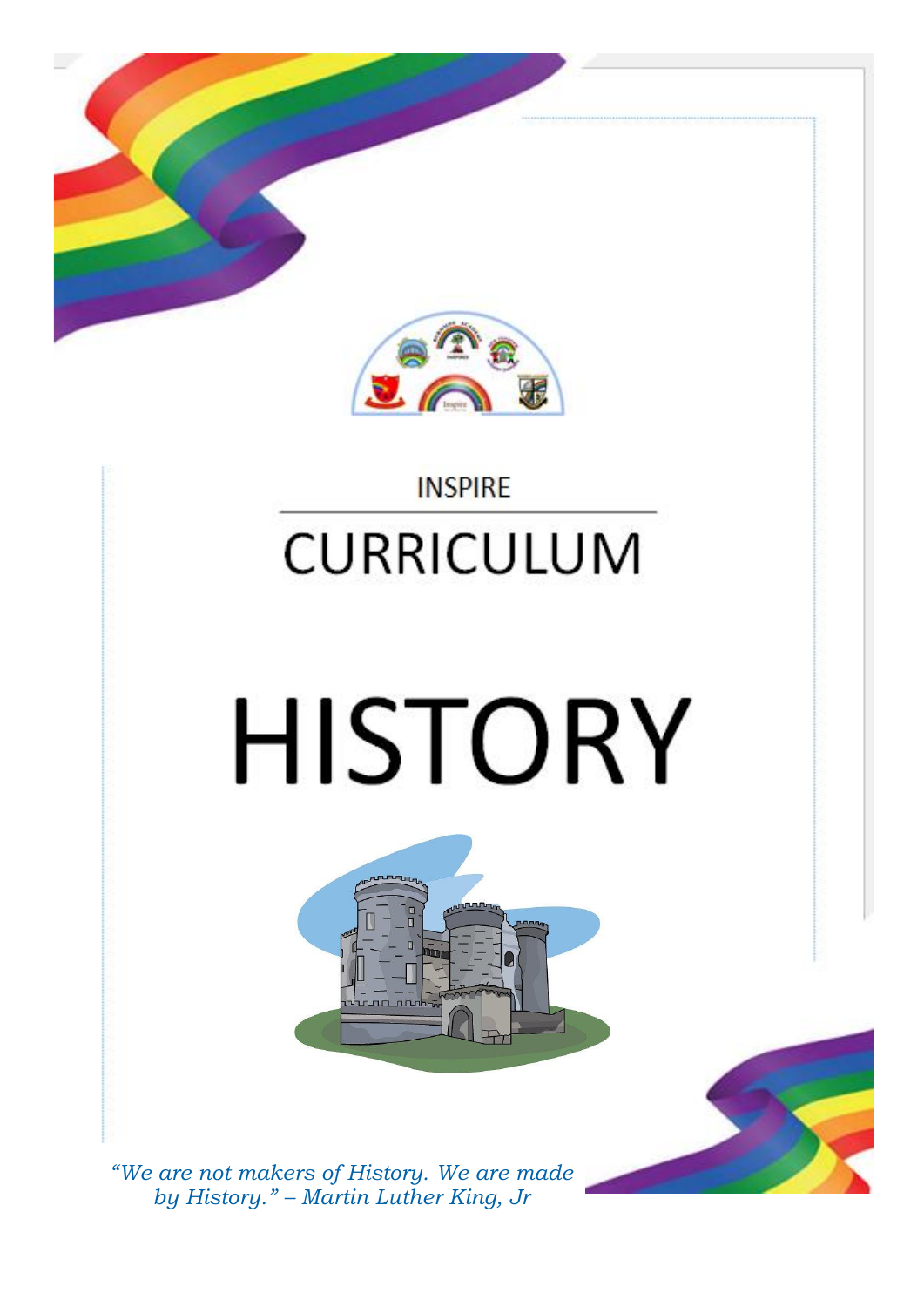# **History**

#### Intent

Through our History Curriculum, we strive to inspire a curiosity within our children. We aim to develop an understanding of British history and that of the wider world. We work to develop an understanding of chronology as well as a knowledge and understanding of how the local area has changed over time. We deliver a curriculum that is relevant to our children and that allows them to understand how key events in the past affect our daily lives in the present. The children are given the opportunity to examine, interpret and evaluate a variety of sources in order to make deductions about the past. They are taught to think and behave as historians and archaeologists. The children are also encouraged to pose their own historical questions. We investigate how and why the world has changed as well as what we can learn from the past to make the future a better place. British Values are woven into the History curriculum promoting values such as Mutual Respect, Tolerance and Individual Liberty. Themed days such as Remembrance also promote such values. Themed days, visitors and school visits are used within the History curriculum to develop a deeper understanding of the time periods studied and to provide enrichment through experiences to inspire the children so that they have a lifelong love of History.

#### Breadth of Study

The following is the breadth of study that our pupils will cover from Year One through to Year Six. All statutory requirements taken from the National Curriculum are included, and some of the content has been supported by the Chris Quigley Essentials Curriculum.

| Key Stage 1                                                                                                                                                                                                                                                                                                                                                                                                                                                                                                                | Key Stage 2                                                                                                                                                                                                                                                                                                                                                                                                                                                                                                                                                                                                                                                   |
|----------------------------------------------------------------------------------------------------------------------------------------------------------------------------------------------------------------------------------------------------------------------------------------------------------------------------------------------------------------------------------------------------------------------------------------------------------------------------------------------------------------------------|---------------------------------------------------------------------------------------------------------------------------------------------------------------------------------------------------------------------------------------------------------------------------------------------------------------------------------------------------------------------------------------------------------------------------------------------------------------------------------------------------------------------------------------------------------------------------------------------------------------------------------------------------------------|
| The lives of significant people<br>These people are significant to Britain<br>and it's past and have contributed to<br>our nation's achievements - matriarch<br>such as Queen Elizabeth II, local heroes<br>like Grace Darling and natural historians<br>like Mary Anning and David<br>Attenborough<br>Significant events in the past<br>These events are significant nationally<br>and globally and coincide with a<br>commemorative festivals - The<br>Gunpowder Plot, The Great Plague and<br>the Great Fire of London. | Time periods/eras and their impact on today<br>Changes in Britain from the Stone Age<br>to the Bronze Age to the Iron Age<br>The achievements of early civilisations<br>$\bullet$<br>and an in-depth study of Ancient Egypt<br>The Roman Empire and its impact on<br>$\bullet$<br><b>Britain</b><br>Britain's settlement by Anglo Saxons,<br>including local history study<br>The Viking and Anglo Saxon struggle for<br><b>Britain</b><br>Ancient Greece<br>The Tudor time period $-$ study of a<br>theme in British history<br>The Victorian era - study of a theme in<br>$\bullet$<br>British history<br>World War I<br>World War II<br>Mayan Civilisation |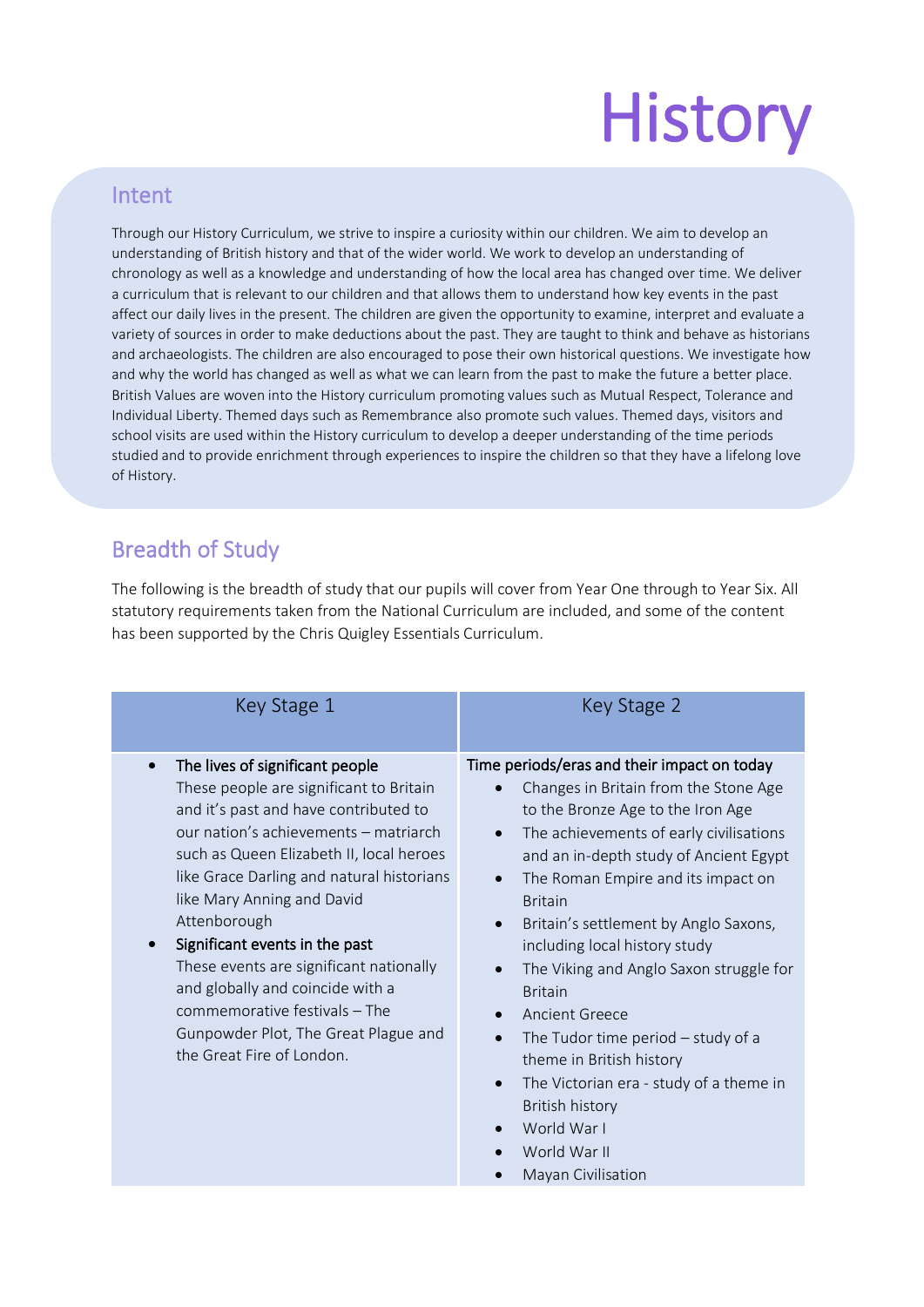## **History**

#### Whole School Coverage

The following grid shows the coverage of History units across the Primary age range at our school. Each unit has been carefully and progressively planned to build upon pupil's historical knowledge, making relevant links to their lives and local area where possible. Within each unit, pupils will learn knowledge about different categories and these will be linked to key historical concepts.

|                   | <b>Autumn Term</b>    | <b>Spring Term</b>                                       | <b>Summer Term</b>       |
|-------------------|-----------------------|----------------------------------------------------------|--------------------------|
| Year 1            | Queen Elizabeth       | <b>Mary Anning &amp;</b><br><b>David</b><br>Attenborough | <b>Gunpowder Plot</b>    |
| Year 2            | Plague                | <b>Great Fire of</b><br>London                           | <b>Grace Darling</b>     |
| Year <sub>3</sub> | <b>Stone Age</b>      | <b>Bronze Age to Iron</b><br>Age                         | <b>Ancient Egyptians</b> |
| Year 4            | <b>Roman Empire</b>   | <b>Anglo Saxons</b>                                      | <b>Vikings</b>           |
| Year 5            | <b>Ancient Greeks</b> | <b>Tudors</b>                                            | <b>Victorians</b>        |
| Year 6            | World War 1           | World War 2                                              | <b>Mayans</b>            |